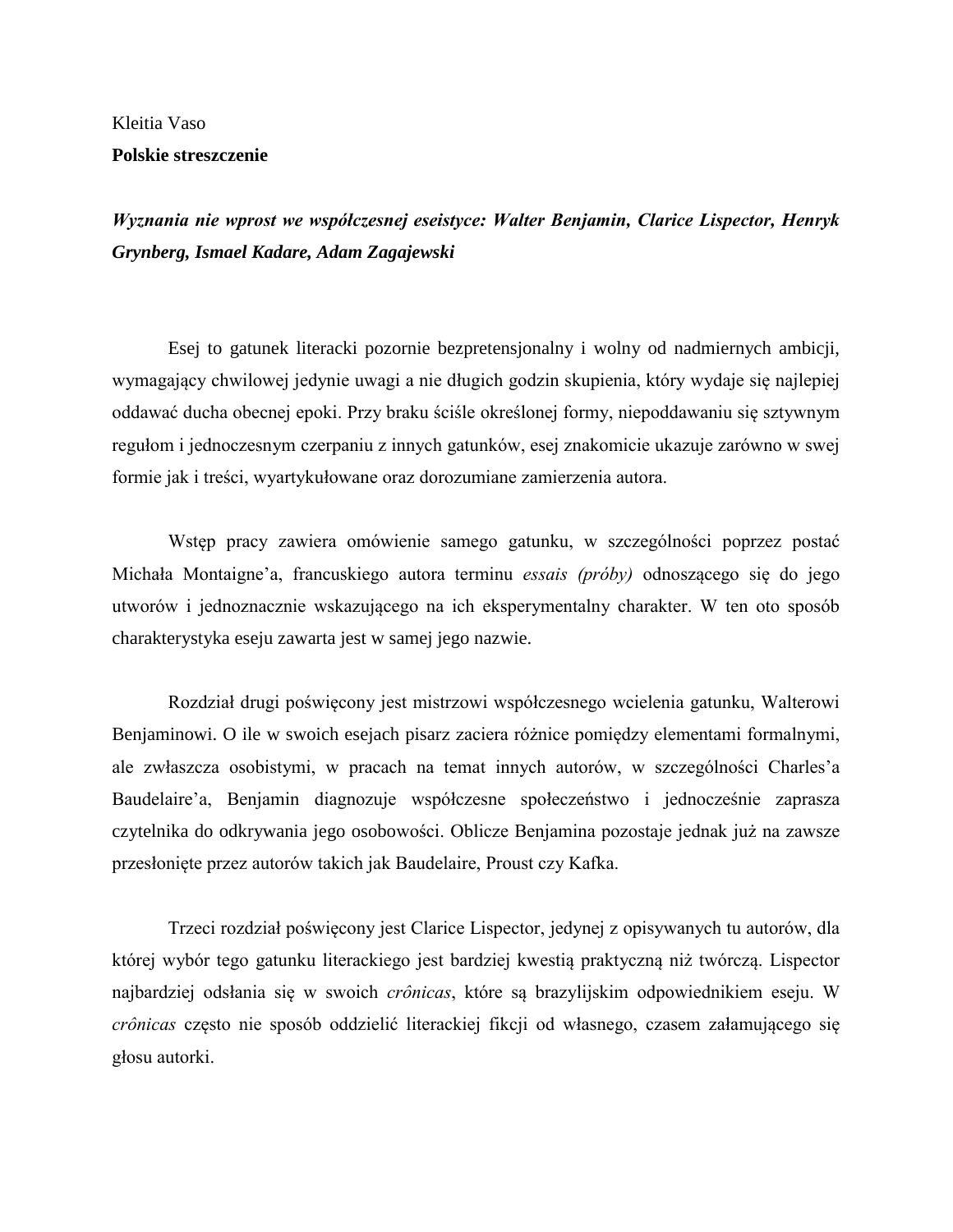Kolejny rozdział poświęcony jest Henrykowi Grynbergowi, którego eseje tworzą niepokojącą mieszankę obiektywnego i subiektywnego spojrzenia na historię. Autor polskożydowskiego pochodzenia pisze z powodów wykraczających poza wewnętrzną potrzebę, z czegoś co sam nazywa *powinnością*. Jako bezpośredni świadek i ofiara Holokaustu, Grynberg w swych esejach przechowuje pamięć i oskarża. Jego głos staje się głosem wielu, tworząc rodzaj chóru, ale i na odwrót: chór ofiar przemawia jego głosem.

Bohaterem piątego rozdziału jest Ismail Kadare – pisarz albański, którego dzieła nierozerwalnie wiążą się z rządami Envera Hodży, a więc okresem całkowitej izolacji i braku wolności w ojczyźnie autora. Chociaż twórczość Kadarego obejmuje różne gatunki literackie, często wybieranym przez pisarza środkiem wyrazu jest esej. Gatunek ten jest dla niego zapewne dlatego tak pociągający, że ze swej natury jest nie do pogodzenia z duszną atmosferą w jakiej Kadare tworzył. Jednak nawet kiedy autor może wreszcie pisać swobodnie, nie jest to w pełni możliwe gdyż będąc *tym* namaszczonym narodowym pisarzem czuje się przygnieciony obowiązkiem reprezentowania całego narodu.

Rozdział szósty poświęcony jest Adamowi Zagajewskiemu: poecie, wykładowcy i autorowi esejów dzielącemu życie pomiędzy Stany Zjednoczone i rodzinną Polskę, który jest przykładem współczesnego obywatela zglobalizowanego świata. Mimo pozornej łatwości z jaką Zagajewski porusza się ponad granicami gatunków i światów, w jego esejach ciągle można dostrzec napięcie między wschodnioeuropejską rezerwą a amerykańską skłonnością do nieskrępowanej otwartości. I chociaż pisząc w pierwszej osobie często odnosi się do zdarzeń z własnego życia, wydaje się jednak unikać całkowitego odsłaniania się, w sumie mówiąc o sobie więcej, gdy pisze o innych autorach.

W krótkim zakończeniu zakładane podobieństwa pomiędzy omawianymi autorami nabierają bardziej realnego kształtu. Natomiast w toku całej rozprawy teoretyczne dzieła - między innymi Rolanda Barthesa, Theodora Adorna, Waltera Benjamina i Phillipa Lopate'a - stanowią ramy do dyskusji o eseistyce i omówionych tu autorach.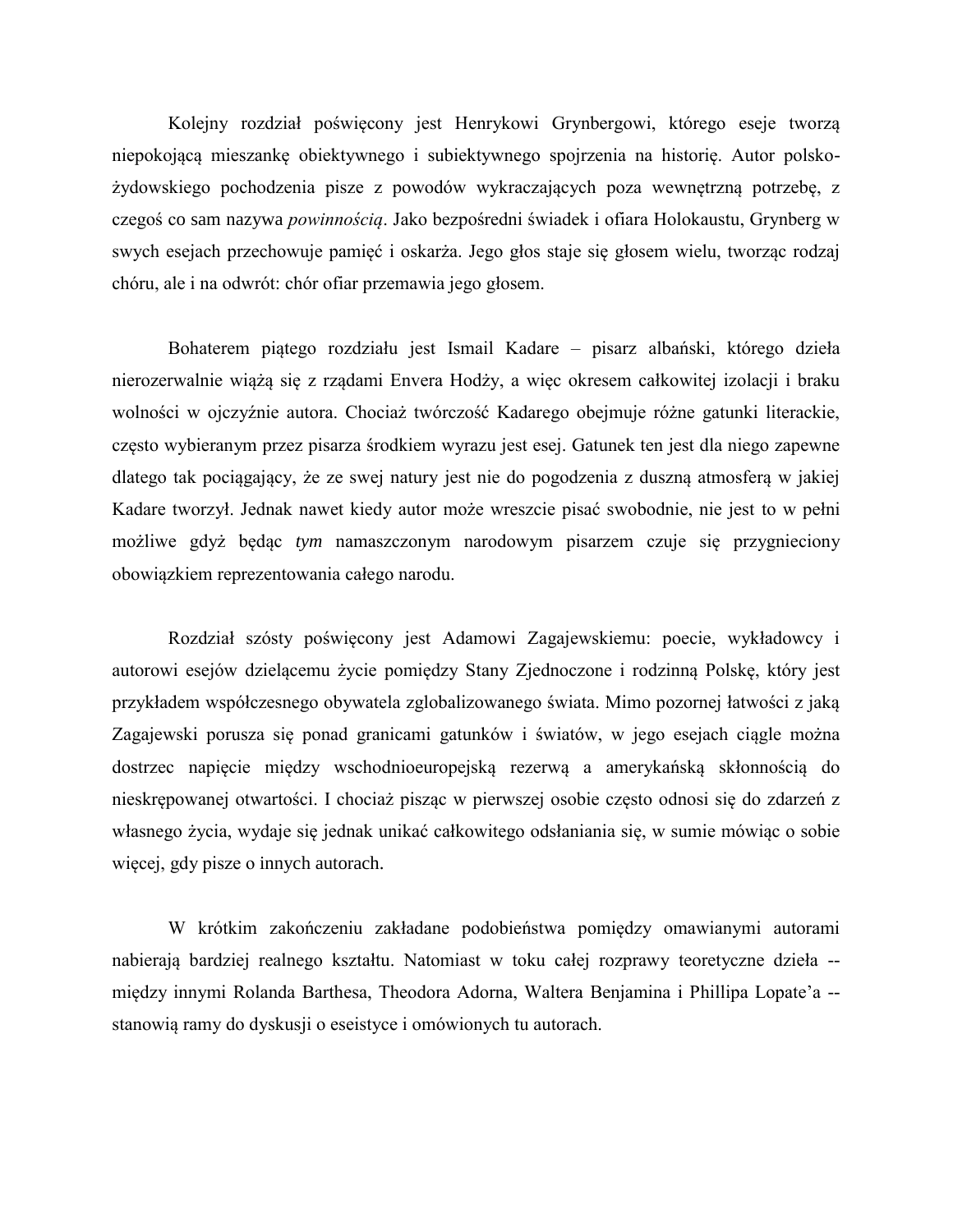## **Kleitia Vaso Summary**

*Indirect Confession in the Modern Essay: Walter Benjamin, Clarice Lispector, Henryk Grynberg, Ismail Kadare and Adam Zagajewski*

With its modest aspirations and unassuming nature, requiring provisional attention rather than prolonged, steady focus, the essay seems to be the literary genre that most accurately represents and embodies the spirit of the present age. In its formlessness, its constant attempt to escape strict categorization, often melding life and fiction, autobiographical facts and fantasy, poetry and prose, the genre lends itself particularly well to the individual's expression, revealing in both form and content the author's exclaimed and implied aims. For the above reasons, among numerous others delineated in the dissertation, the essay assumes center stage in this text.

The introduction includes a brief overview and history of the genre, honing in on Michel de Montaigne, the French author who coined the term *essais*, referring to his pieces as attempts, a term which unambiguously denotes the experimental nature of the genre. Faithful to the dictum *nomen omen*, the essay's nature is already inscribed in the name. The primary authors – Walter Benjamin, Clarice Lispector, Henryk Grynberg, Ismail Kadare, and Adam Zagajewski – are also introduced and discussed with a special focus on their various degrees of revelation and/or concealment in their respective works.

As the focus of the dissertation is the modern essay, the second chapter is devoted to Walter Benjamin, the master of the genre's modern incarnation. While in his essays Benjamin blurs the borders between distinctions, formal and personal included, it is through the discussion of other writers – most frequently Baudelaire – that Benjamin reveals the most acute diagnoses of modern society and, at once, urges the reader to unveil the mystery of his own personality. He never uncovers himself entirely, his face forever shielded by that of Baudelaire, Proust, and Kafka, among others.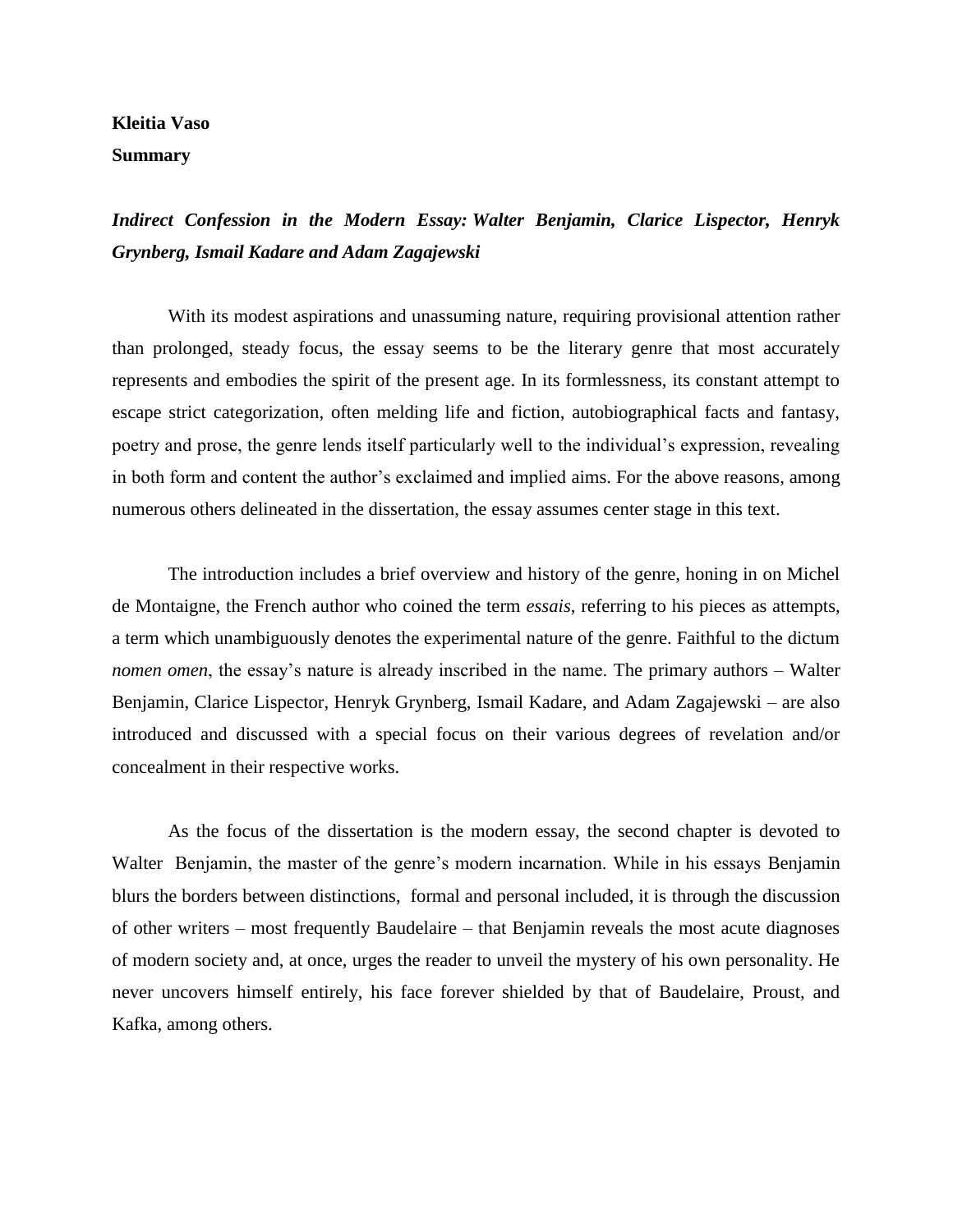The third chapter is centered on Clarice Lispector, the only author here who writes in the genre driven by practical rather than creative reasons. Yet, despite the form not being her natural choice, of the five principal authors, Lispector is the most unshielded in her *crônicas*, the Brazilian equivalent of the essay. Lispector's *crônicas* reveal the merging between her fictional disguises and her own voice and, at times, the utter collapse of the former.

The next chapter is devoted to Henryk Grynberg whose essays offer a strange blend of objective and subjective history. The Polish-Jewish-American author writes for reasons that extend beyond the personal. His writing, an act which he terms *a duty*, is not simply a way of expressing himself but, primarily, a tool of righting a wrong. Through his texts, Grynberg bears witness to the darkest episode in history, the Holocaust, an event which he survived firsthand. His voice becomes a choir or, rather, the choir of the dead lends him its voice and, for better or worse, he cannot escape the task assigned by fate.

The fifth chapter is focused on Ismail Kadare, the Albanian writer whose works are inextricably tied to Enver Hoxha's regime, a period of utter isolation and lack of freedom for his native country. Although Kadare writes in many genres, fiction and poetry included, he often chooses the essay as his medium of expression. The genre's inherent incompatibility with the suffocating context in which Kadare had to compose the majority of his works, explains the genre's irresistible appeal for the author. Yet, although he writes thirstily in the free and playful form of the essay, Kadare cannot write freely, even in the pieces written after the fall of the socialist regime. As the Albanian national author, he is constrained by the burden of representing an entire nation rather than simply expressing himself.

A poet, professor and essayist who splits his life between the United States and his native Poland, Adam Zagajewski, the central figure of the sixth chapter, represents a nearly enviable specimen of the contemporary global – but, also, "homeless" - individual. Despite the apparent ease in his crossing various boundaries between worlds and genres, his essays reveal a stillexisting tension between the Eastern European reservation and the American inclination to bare it all. While Zagajewski often addresses real episodes and occurrences in his life, he maintains a certain distance from the reader by frequently interweaving the real and imaginary, the external